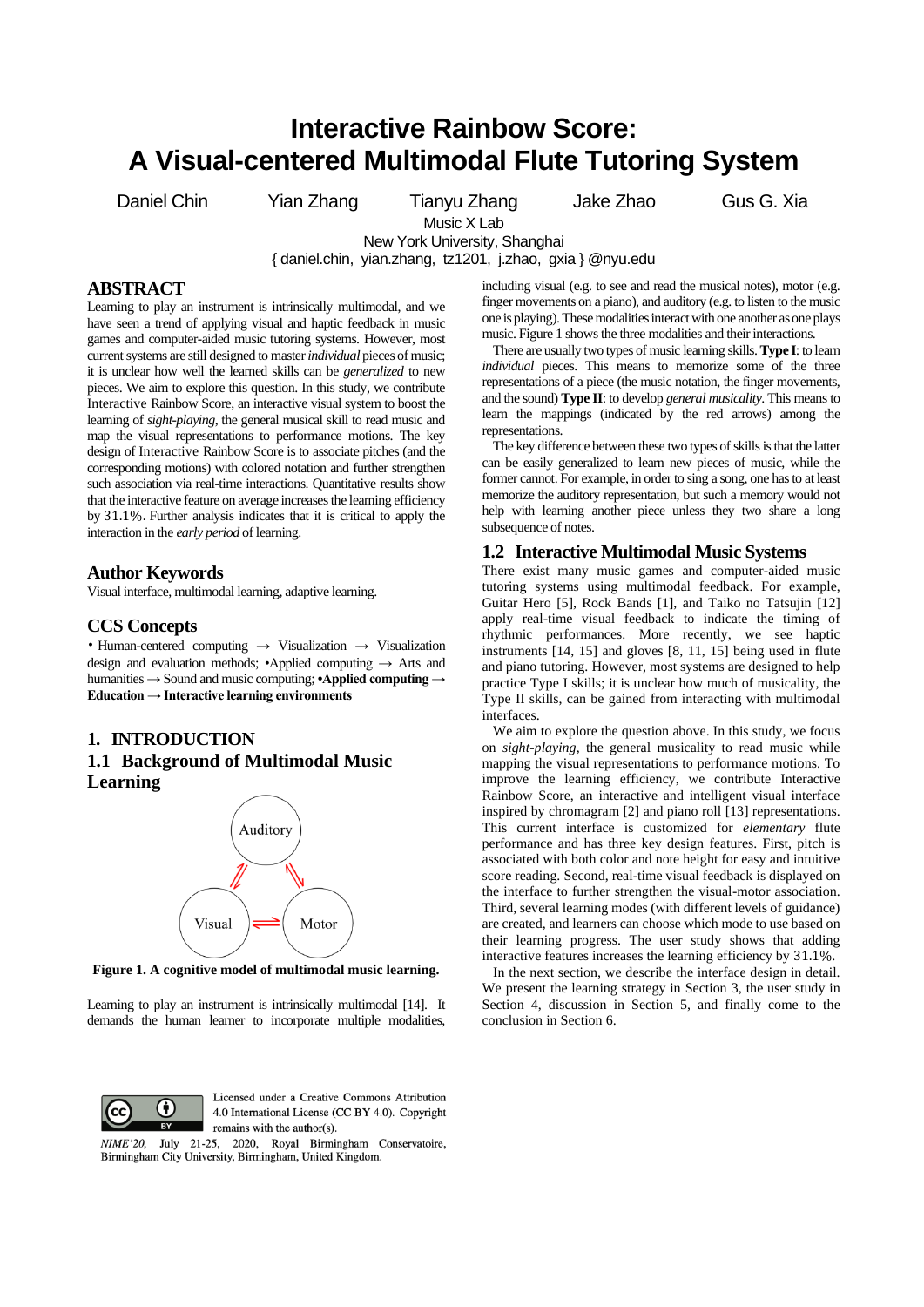

**Figure 2. An illustration of the Rainbow Score visual interface.**



**Figure 3. The corresponding modern staff notation.**

# **2. INTERFACE DESIGN**

We first present the Rainbow Score interface in Section [2.1](#page-1-0) and then discuss the multimodal interaction feature in Sectio[n 2.2.](#page-1-1)

#### <span id="page-1-0"></span>**2.1 Rainbow Score**

The visual interface is shown in Figure 2, in which an example of Rainbow Score notation is shown on the main panel laid in the middle, a flute icon is drawn on the left, and the control panel is displayed on the right. Each page is split into two rainbow bands for better displays. Each band is analogous to a staff and contains 4 chunks, each representing a *measure*. For example, the piece shown in Figure 2 contains 8 measures in total. (For ease of interpretation, the corresponding modern staff notation is shown in Figure 3.)

#### *2.1.1 Rhythm*

Each note is represented by a colored rectangle, and the duration of a note is proportional to its width. The rhythm is also visualized using the stem-beam notation borrowed from modern staff notation. For elementary flute players, this design prepares them to later learn the modern staff notation.

## *2.1.2 Pitch*

As the current design focuses on elementary-level sight-playing, we restrict the pitch range to a diatonic scale in C major. To be specific, the seven pitches (C, D, E, F, G, A, and B) are laid out in 7 rows (from low to high), each assigned a unique color (red, orange, yellow, green, blue, purple, and grey) [7]. Thus, we see a trinity of pitch, color, and height, in which any one determines the other two.

Such trinity is further associated with performance *finger positions* via the flute icon, which contains seven holes: one blowing hole on the top and six finger holes below. The blowing hole is always grey, and each finger hole has two states: 1) *released*, if it is grey, and 2) *covered*, if the color matches the corresponding row. For example, in Figure 2, the playhead (vertical white bar) in the  $4<sup>th</sup>$  measure indicates that the note being played is D, an orange note on the second lowest row. Such color and height information is further reflected on the flute icon only the lowest hole is grey, which means that to play D on the flute, the player should cover all holes except the lowest one. Notice that B is triggered by releasing all finger holes and the top rowhas transparent background. Hence the Rainbow Score can be perceived as 6 rows for note C - A with an extra space above for note B.

In summary, the Rainbow Score notation inherits the benefits from both the abstractness of sheet music and the directness of finger notations such as guitar tabs. This advantage is the most obvious when compared to some commercial interactive pianos with a vertical piano roll falling downwards and keys lighting up for the player to press [10]. Such piano tutoring system has been criticized as musical whac-amole, in which the player remains passive and mechanical. Rainbow Score, on the other hand, requires the player to develop an abstract analogy between the visual representation and the motor movements. We believe this multimodal analogy is essential to sight-playing.

## <span id="page-1-1"></span>**2.2 Multimodal Interactivity**

To achieve better learning effect, we add interactivity to Rainbow Score, and name it Interactive Rainbow Score.

#### <span id="page-1-2"></span>*2.2.1 Real-time Visual Feedback*

On the visual interface, we use white masks to indicate player performance in real time. The white masks are placed beneath the colored notes and above the rainbow canvas. As a result, a correctly played note will be outlined with white borders, while a mistake will yield a jarring white mask, accompanied with arrows pointing towards the correct pitch. For example, the Interactive Rainbow Score in Figure 4 shows that the first 5 notes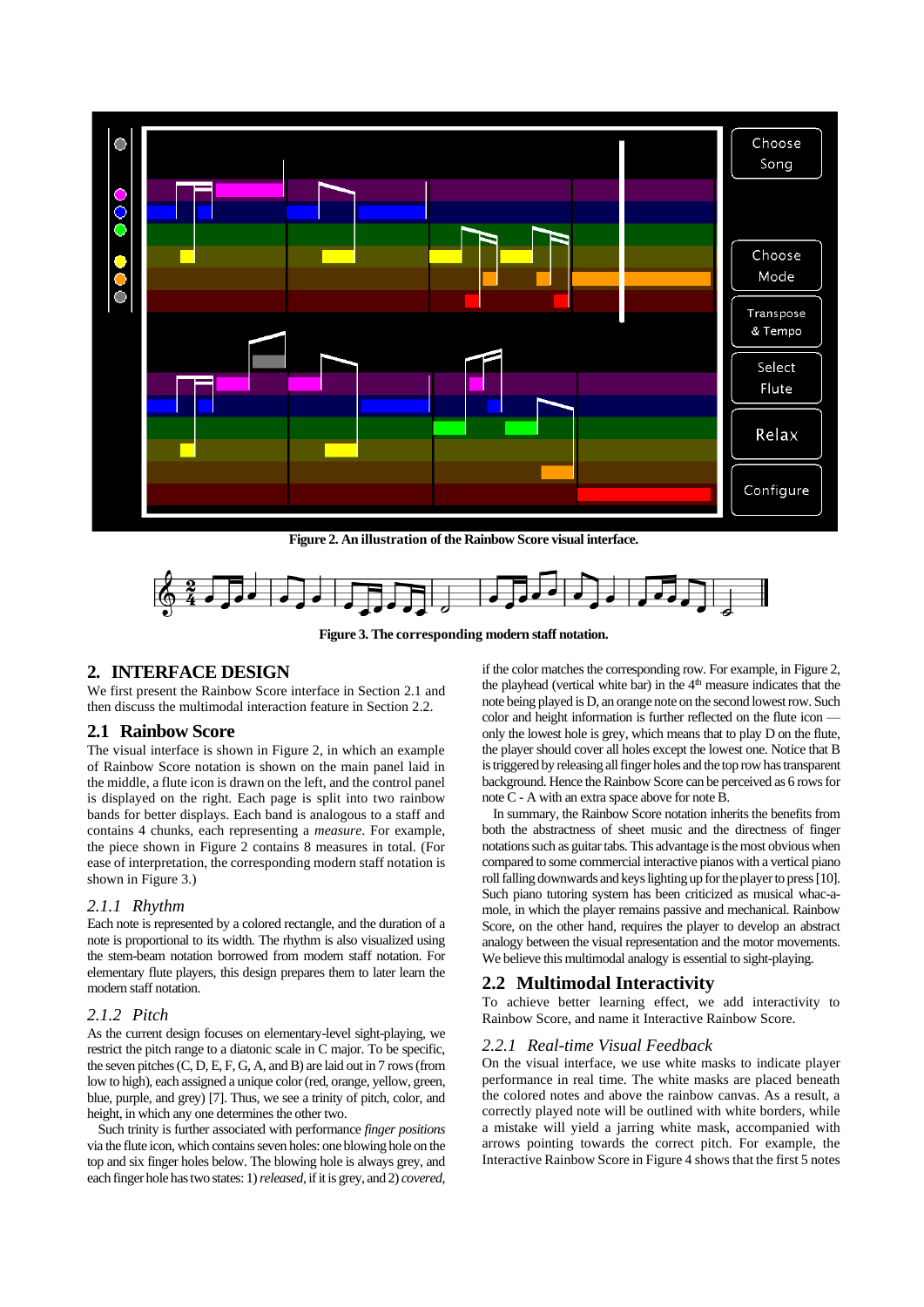are played correctly but the  $6<sup>th</sup>$  note E is incorrectly played as a D.



#### *2.2.2 Offline Mistake Review*

When the player finishes a song, the entire performance history is displayed on the screen. The tutoring software then offers an option for the player to review the mistakes and toggle between the played version and the ground truth.

#### *2.2.3 Hardware and Synthesizer*

We adopt the hardware design in [14] and craft an electrical flute that reads the player's finger position using capacitive sensors and sends the real-time performance data to both the visual interface and the sound synthesizer. Similar to [14], the breath velocity is not measured, and the sound synthesizer assumes a constant breath velocity that restrains the performance in a single octave.

Above all, our system adds interactive visual feedback for sight-playing training on top of auditory feedback in the traditional setup. It is also different from most music games such as Guitar Hero [5] and Rock Band [1] in that most audio-visual effect of Interactive Rainbow Score is determined by human performance rather than pre-programmed. In essence, the multimodal feedback helps the player learn the mapping between visual notation and performance motion, and that mapping is still valid even when the feedback system is turned off.

# <span id="page-2-0"></span>**3. LEARNING MODES**

The Interactive Rainbow Score interface enables four learning modes, which are summarized in Table 1. Here, we see two perspectives: 1) static vs. interactive, and 2) system leads vs. performer leads. Among the four learning modes, A & B fully take advantage of the interactive visual feature, while C & D are considered the baseline.

| Table 1. A summary of the 4 learning modes |  |  |
|--------------------------------------------|--|--|
|--------------------------------------------|--|--|

|                             | Interactive | <b>Static</b> |
|-----------------------------|-------------|---------------|
| System leads progression    | Mode A      | Mode C        |
| Performer leads progression | Mode B      | Mode D        |

# **3.1 Mode A: Frame-wise Feedback**

In this learning mode, the playhead moves at a constant speed (which the player can set beforehand on the control panel) accompanied with a metronome played in the background. The player is supposed to follow the playhead in real time by performing the indicated notes. In the meanwhile, real-time visual feedback (introduced in Section [2.2.1\)](#page-1-2) is displayed on the

interface frame by frame, showing the actual performance so that the player can supervise the precise performance timing.

## **3.2 Mode B: Note-wise Feedback**

In this learning mode, the playhead waits for correct performance. If a note is played correctly, it will be outlined with white borders and the playhead jumps to the next note. Otherwise, the playhead does not move and a white mask representing the learner input appears, alongside with a pair of arrows indicating the direction for the player to correct the note. (Again, see the Rainbow Score in Figure 4)

# **3.3 Mode C: Playhead Follower**

This mode mimics some mainstream music games such as Taiko no Tatsujin [12], in which the player is also advised to keep up the performance with the playhead (same as Mode A) but there is *no* visual feedback.

## **3.4 Mode D: Free Practice**

In this learning mode, the Rainbow Score remains static, and there is no playhead. The player is free to play any section of the piece at any speed. This mode mimics traditional music learning.

## <span id="page-2-1"></span>**4. EXPERIMENT**

To validate the effectiveness of the interactive visual feature on assisting sight-playing learning, we conducted a user study that compares the interactive learning modes A & B with the static baseline, modes C & D.

## **4.1 General Curriculum Design**

It is important to remark that sight-playing is a general musical skill gradually gained through practicing different pieces of music. Therefore, we need more training pieces than related studies that aim to master individual pieces [14, 15]. To this end, we design a curriculum which consists of 16 short pieces, all modified based on folk songs.

During the training, if 3 consecutive exams yield a sightplaying accuracy equal or greater than 80%, we consider the learning goal achieved and the experiment is terminated. We first evaluate the difficulty of the pieces based on note density and pitch intervals [15] and make the curriculum alternates between easy and difficult songs. Such design avoids a "too early termination" caused by three consecutive easy exams. It also avoids a poor learning experience caused by three consecutive difficult ones.

## **4.2 Music Pieces to Learn**

To better serve the task of elementary flute sight-playing using the Rainbow Score system, all 16 folk songs are modified to match three standards. First, pieces are rearranged to C major diatonic scale and within one octave, so that the fingering position can fully decide the pitch without measuring the breathing. Second, no two adjacent notes are of the same pitch, so that the hardware has no need to measure tongue movement. Finally, most pieces are eight measures to fit in a whole page of the Rainbow Score interface.

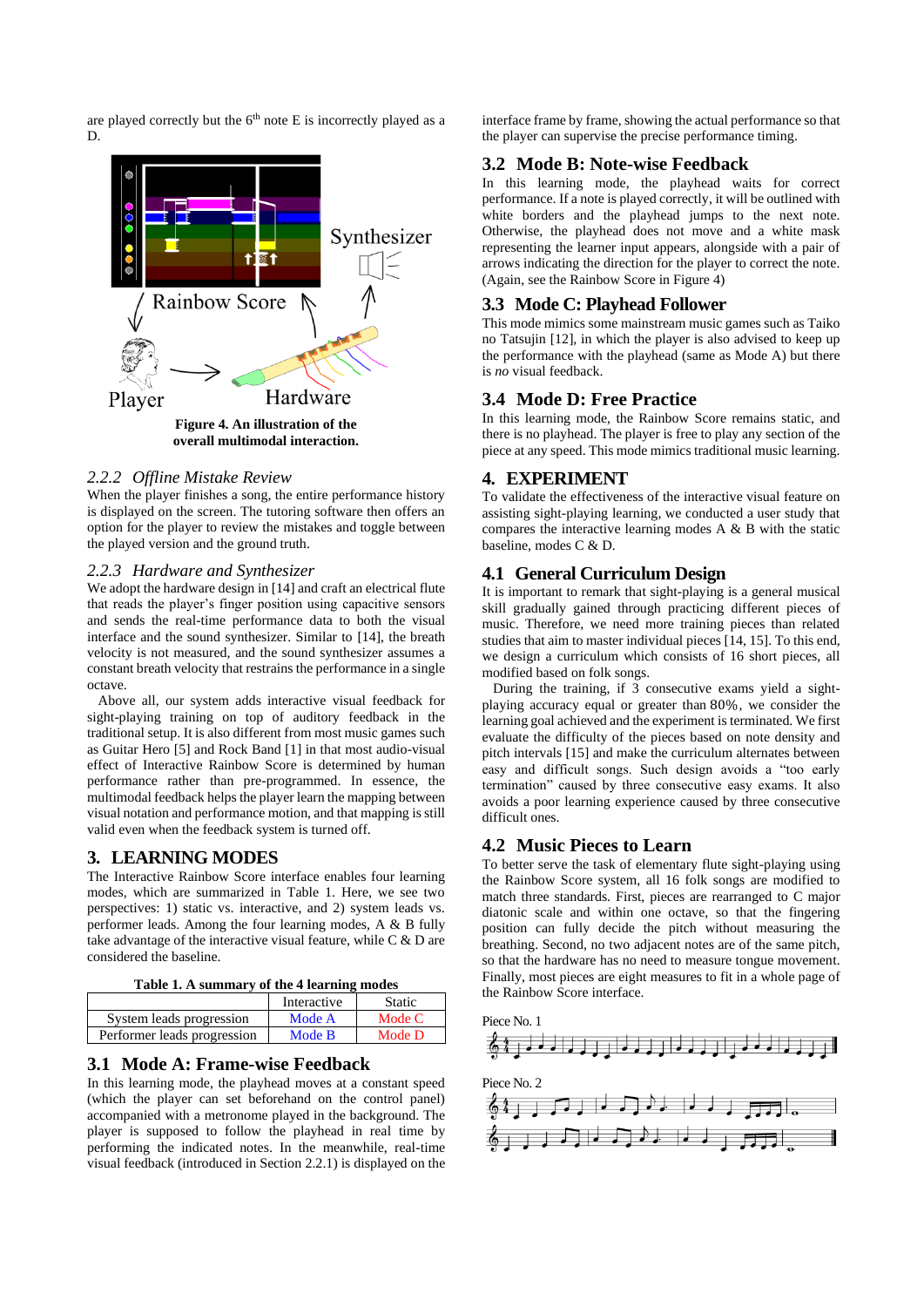



# **4.3 Participants**

18 subjects (12 males and 6 females, age range 18-25, age median 20) participated in the study. They are randomly assigned to two groups: *interactive* vs . *static* (the control group). The former has access to learning modes A & B, while the latter only has access to learning modes C & D. No subject has prior experience on flute performance or sight -playing.

# **4.4 Task and Procedure**

For each song, the subject goes through 4 steps: pre -exam, listen to the ground truth, practice, and randomized pitch exam. The subject is allowed to quit the experiment at any time.

**Pre-exam**: We test the subject to play the piece in learning mode C without any prior practice. If the performance score is equal or greater than 80%, the subject can choose to skip the song. The score of performance is computed as the number of correctly played notes divided by the total number of notes. A note is correctly played if the subject plays it correctly for  $\geq 70\%$  of its duration.

**Listen to the Ground Truth**: We play the ground truth (the correct performance of the piece).

**Practice**: The subject practices the piece using the modes available to him/her. The subject can request to listen to the ground truth again at any time. The practice time is limited to  $\leq 15$  minutes.

**Randomized Pitch Exam**: We modify the piece by randomizing the pitch of all notes while keeping the rhythm unchanged, and use the modified piece as another sight -playing exam. The purpose of the randomized pitch exam is to enforce that the notes can only be retrieved from the visual information but not the musical context. Both the score of the pre -exam and the score of the randomized pitch exam are recorded.

# **4.5 Result s**

We analyze the overall performances of the two groups in Section [4.5.1,](#page-3-0) study how the performance evolves over the training process in Sectio[n 4.5.2,](#page-4-0) and further consider individual difference in music talents in Section [4.5.3.](#page-4-1) We collected 16 valid results among the 18 invited subjects, 8 for each group. (Two quit too early so their learning curve s are not informative.)

## <span id="page-3-0"></span>*4.5.1 Comparison of Average Learning Efficiencies*

We define *learning efficiency* as the reciprocal of the total number of exams a subject takes before he/she passes the training. Since there are 16 songs in the curriculum, we have 32 total exams (half pre -exam s and half randomized pitch exam s). Therefore, the minimum score is 1 /32 and the maximum score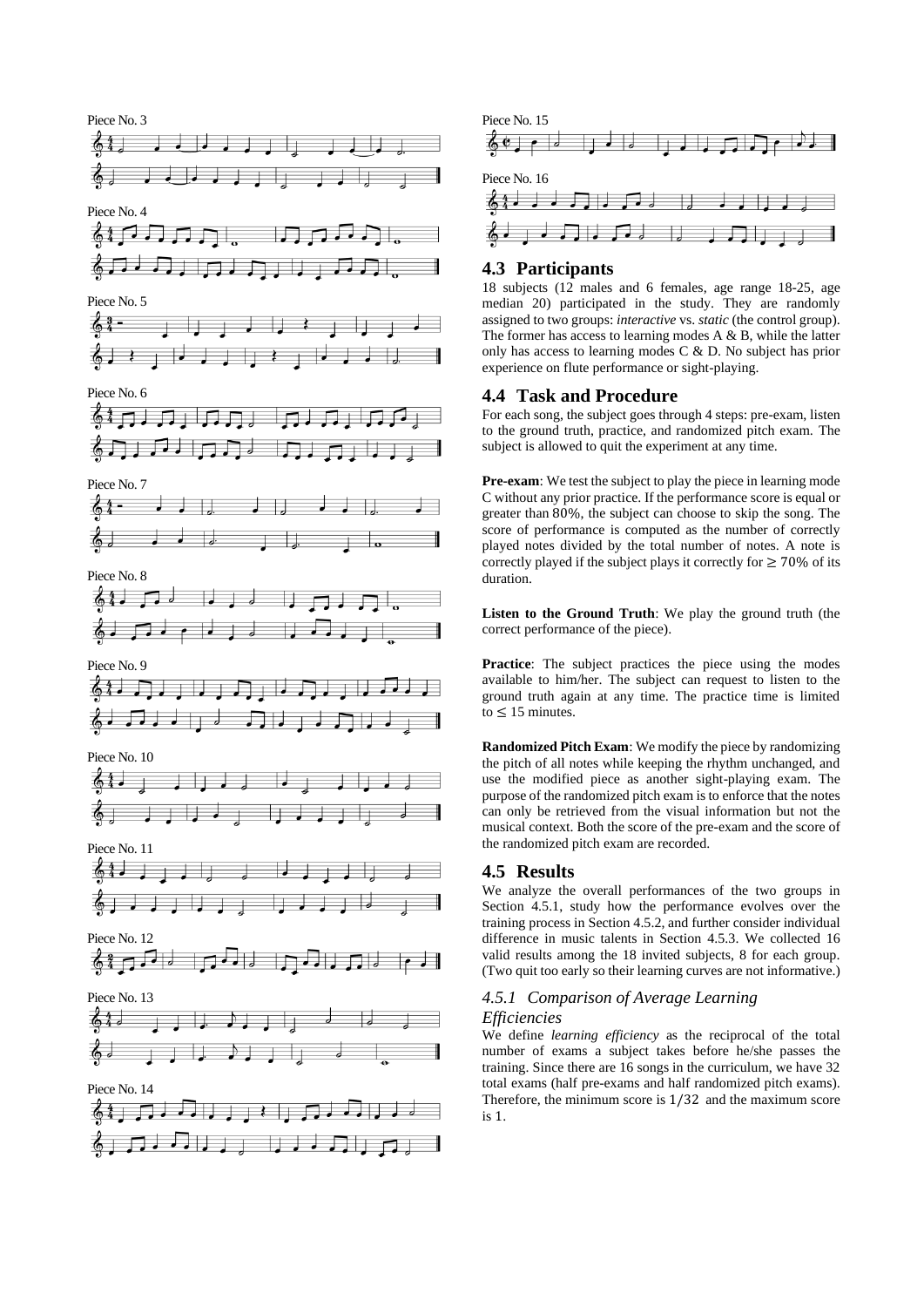**Table 2. A comparison on average learning efficiency (1/Number of exams a subject took before success)**

| Mode $A & B$ | Mode $C & D$ | Improvements |
|--------------|--------------|--------------|
|              | (baseline)   |              |
| 0.059        | 0.045        | 31.1%        |

Table 2 shows that the average learning efficiency using Mode A & B is **31.1%** higher than that using Mode C & D, with  $p = 0.084$  in independent t-test. This improvement shows that the interactive visual feedback accelerates the learning process.

#### <span id="page-4-0"></span>*4.5.2 Comparison of Learning Curves*

Figure 5 shows how the average exam score (over 8 subjects) of each group evolves during the learning process. For both groups, we see a general ascending trend **and Mode A & B yields a better performance than Mode C & D** for almost all exams.

Note that both curves go up and down because curriculum alternates between easy and difficult songs. When a subject succeeds and leaves the experiment, the remaining part of the score is filled with 100%; if the subject quits, the last valid score is copied to fill the remaining scores.







**Figure 6. Accumulated scores difference with p-value.**

Figure 6 further demonstrates the accumulated difference (green curve) between the two curves in Figure 5 and the corresponding p-value (orange curve) of t-test. It is interesting to see that, in general, the difference between the two groups is **more significant in the first half of learning**, which indicates that it is more critical to apply the interaction feature in the *early period* of learning.

#### <span id="page-4-1"></span>*4.5.3 Individual Differences*



One may argue that the huge difference between the two groups may be caused by individual differences in the music talents, and subjects using Mode A & B are by chance more musical.

To rule out this possibility, we further examine the relationship between the initial talent and the overall performance and show it in Figure 7. In each subfigure, one dot represents a subject, with its x-coordinate being the subject's initial talent and its ycoordinate being the subject's overall performance. For the first row [(a) and (b)], the overall performance is measured by the accumulated score of the whole curriculum, while for the second row [(c) and (d)], overall performance is based on only the first half of the curriculum. Similarly, the graphs are divided into two columns based on what we use to represent the subject's initial talent: (a) and (c) use the  $1<sup>st</sup>$  exam score, while (b) and (d) use the sum of the 1<sup>st</sup> and the 2<sup>nd</sup> exam scores.

We see that for all subfigures, blue dots are on average above the red ones, especially for lower initial scores. This result indicates that interactive visual feedback is especially helpful for the less talented people, making the learning of music less dependent on personal talent. Moreover, the two groups of dots are further apart from each other on the second row, which means interactive features are more effective in the early period of learning.

#### *4.5.4 Interview*

Here, we report several interview questions and some representative answers to help gain a deeper understanding of the interactive feature.

**Q1. What do you think the learning process would be like if the interactive feature was unavailable to you? (Only asked to the group using Mode A & B)**

*- It* would *be more difficult, since I couldn't adjust myself.* 

*- It would be slower. I wouldn't be able to tell if I played correctly.* 

*- I would learn slower, but maybe I would gain a more thorough understanding.*